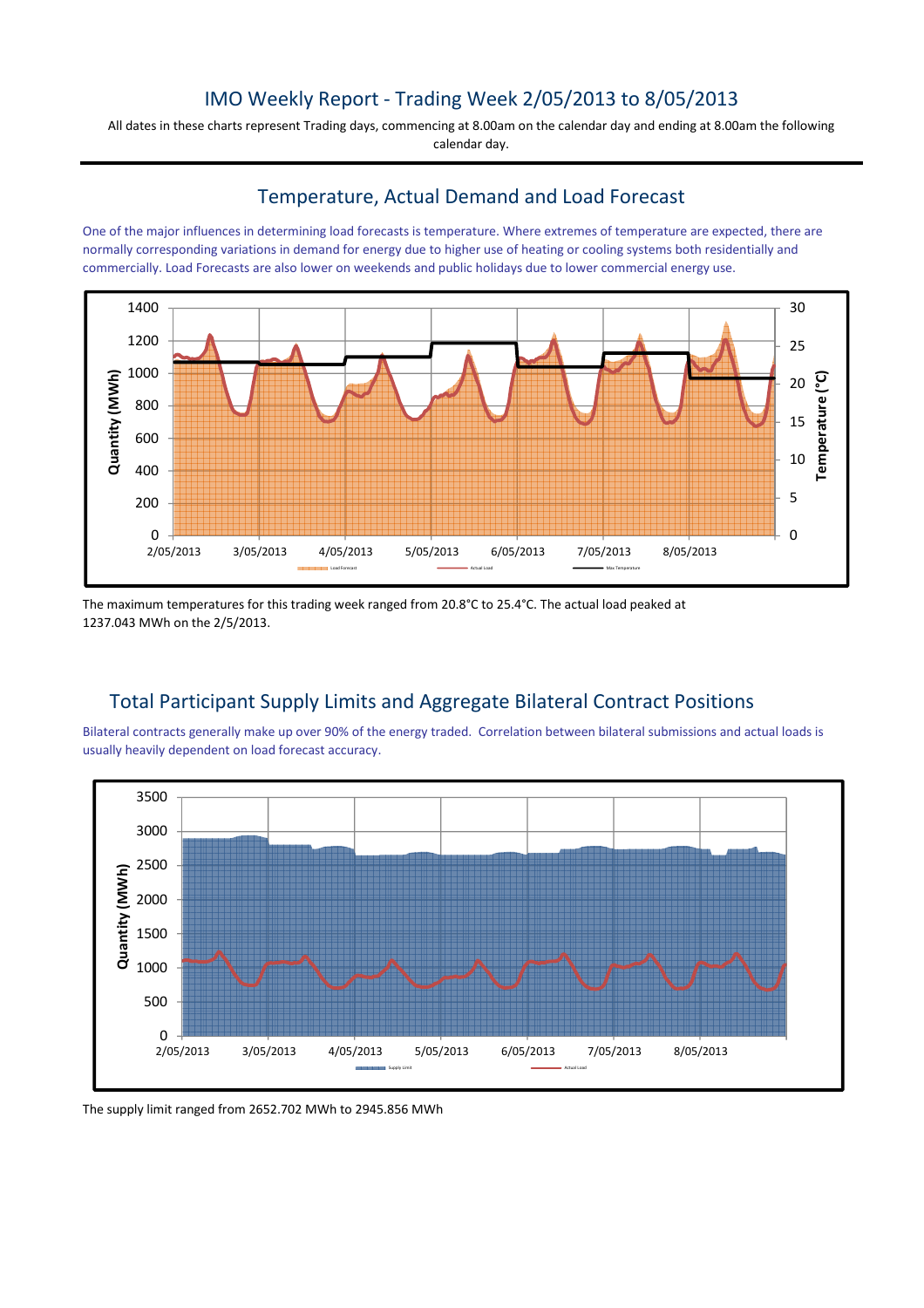#### Net Balancing Market Trades

Bilateral contracts and STEM trading are generally based on the forecast energy requirements of Participants. When the forecast requirements are higher or lower than the actual requirements for a day, this Market energy must be bought and sold in the balancing mechanism. This graph shows the estimated net balancing trades.



The majority of the balancing activity this week occurred within Balancing Supply. The maximum balancing demand for the week reached 109.632 MWh on the 4/5/2013. The maximum balancing supply for the week reached -196.243 MWh on the 6/5/2012.

# Total Traded Energy

This chart represents a comparison between the total net energy that is traded in Bilateral Contracts, the STEM and the balancing mechanism. Balancing Supply represents cases in which the total contract position is greater than the demand and customers must supply energy back to balancing. Balancing Demand represents cases in which the total contract position is less than the demand and customers must purchase energy from balancing.



Total balancing supply equalled -14361.17 MWh whereas total balancing demand equalled 2572.98 MWh. The Total STEM Traded quantity was 28119.642 MWh, with the STEM Clearing Quantity ranging between 11.688 MWh and 165.09 MWh.